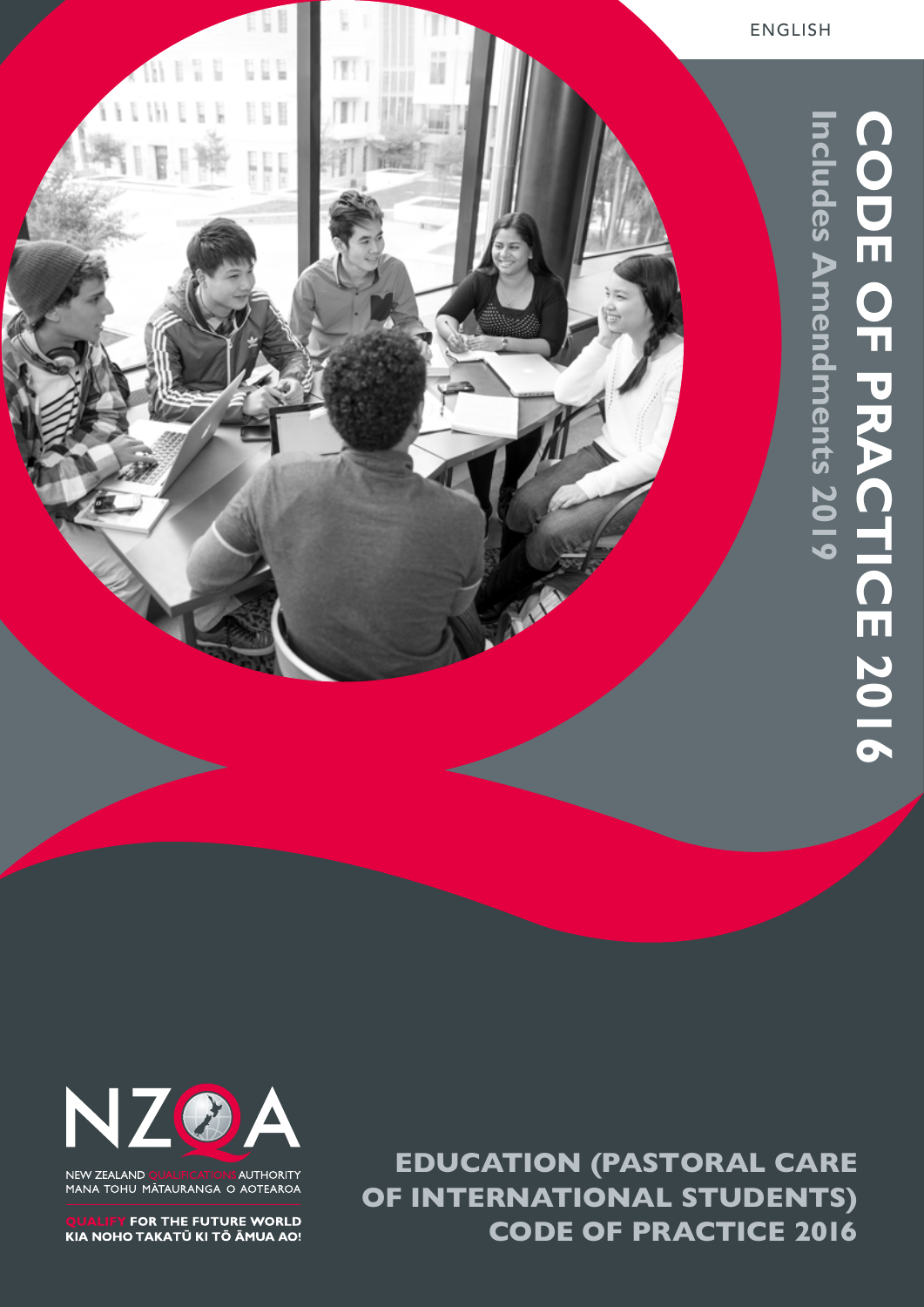## **EDUCATION (PASTORAL CARE OF INTERNATIONAL STUDENTS) CODE OF PRACTICE 2016**

Pursuant to section 238F of the Education Act 1989, the Minister for Tertiary Education, Skills and Employment makes the following code of practice.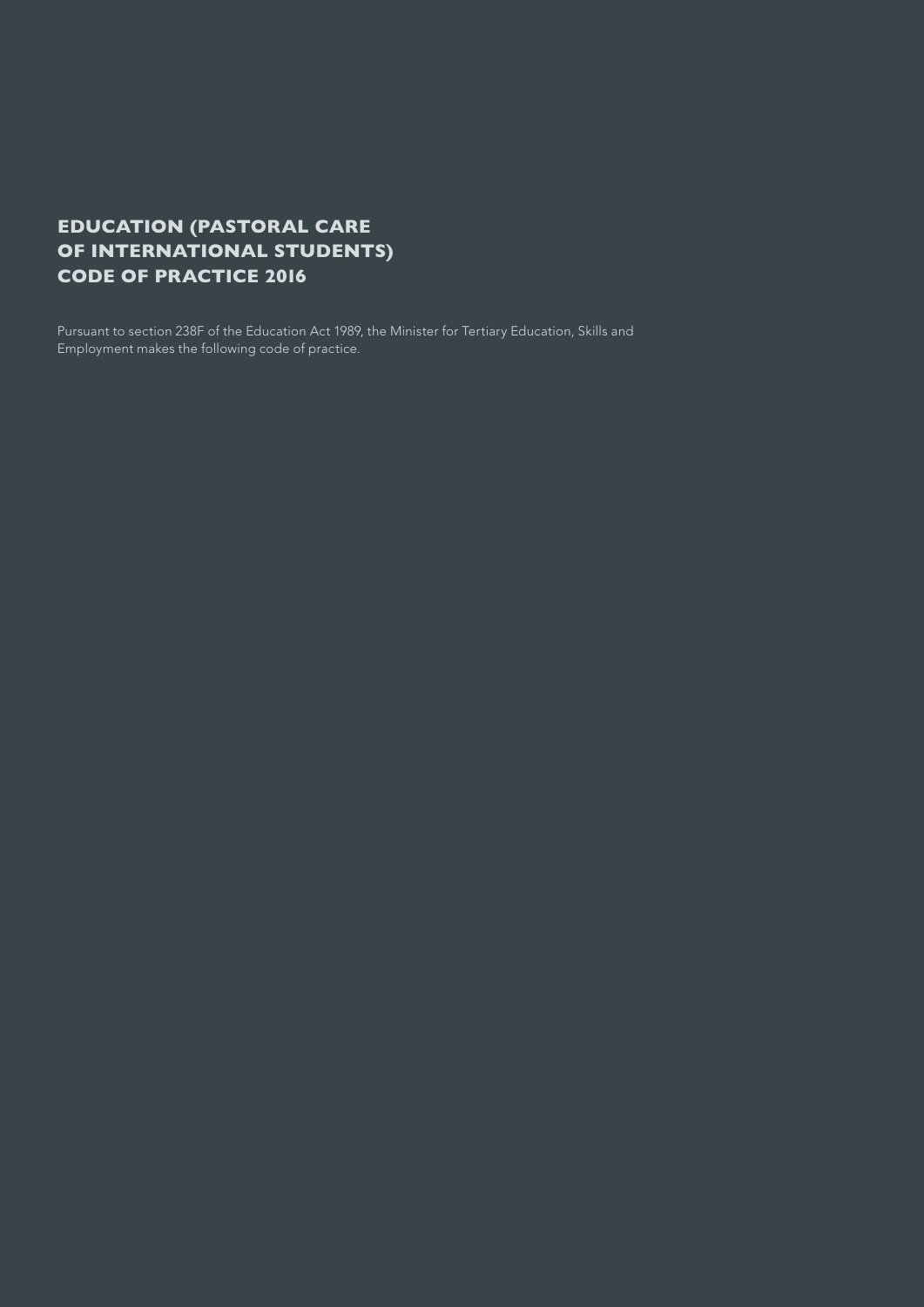# **CONTENTS**

|        | <b>PART I</b><br><b>Introduction</b>                                                       | Page |
|--------|--------------------------------------------------------------------------------------------|------|
| 1.     | Title                                                                                      | 3    |
| 2.     | Commencement                                                                               | 3    |
| 3.     | Transitional, savings, and related provisions                                              | 3    |
| 4.     | Code is legislative instrument                                                             | 3    |
| 5.     | Purpose of code                                                                            | 3    |
| 6.     | Scope of code                                                                              | 3    |
|        | <b>PART 2</b>                                                                              |      |
|        | How to read this code                                                                      |      |
| 7.     | <b>General definitions</b>                                                                 | 4    |
|        | <b>PART 3</b>                                                                              |      |
|        | <b>Becoming a signatory</b>                                                                |      |
| 8.     | Function of code administrator to receive and assess applications<br>to become signatories | 6    |
| 9.     | Criteria for becoming signatory                                                            | 6    |
|        | 10. Code administrator may remove signatory on request of signatory                        | 6    |
|        | <b>PART4</b><br>What signatories must do                                                   |      |
|        | <b>Marketing and promotion</b>                                                             |      |
| 11.    | Outcome 1: marketing and promotion                                                         | 7    |
|        | 12. Process                                                                                | 7    |
| Agents |                                                                                            |      |
| 13.    | Outcome 2: managing and monitoring agents                                                  | 7    |
| 14.    | Process                                                                                    | 7    |
|        | Offers, enrolment, contracts, and insurance                                                |      |
| 15.    | Outcome 3: offer, enrolment, contract, and insurance                                       | 8    |
| 16.    | Process: offer of educational instruction                                                  | 8    |
|        | <b>Immigration matters</b>                                                                 |      |
| 17.    | Outcome 4: immigration matters                                                             | 10   |
| 18.    | Process                                                                                    | 10   |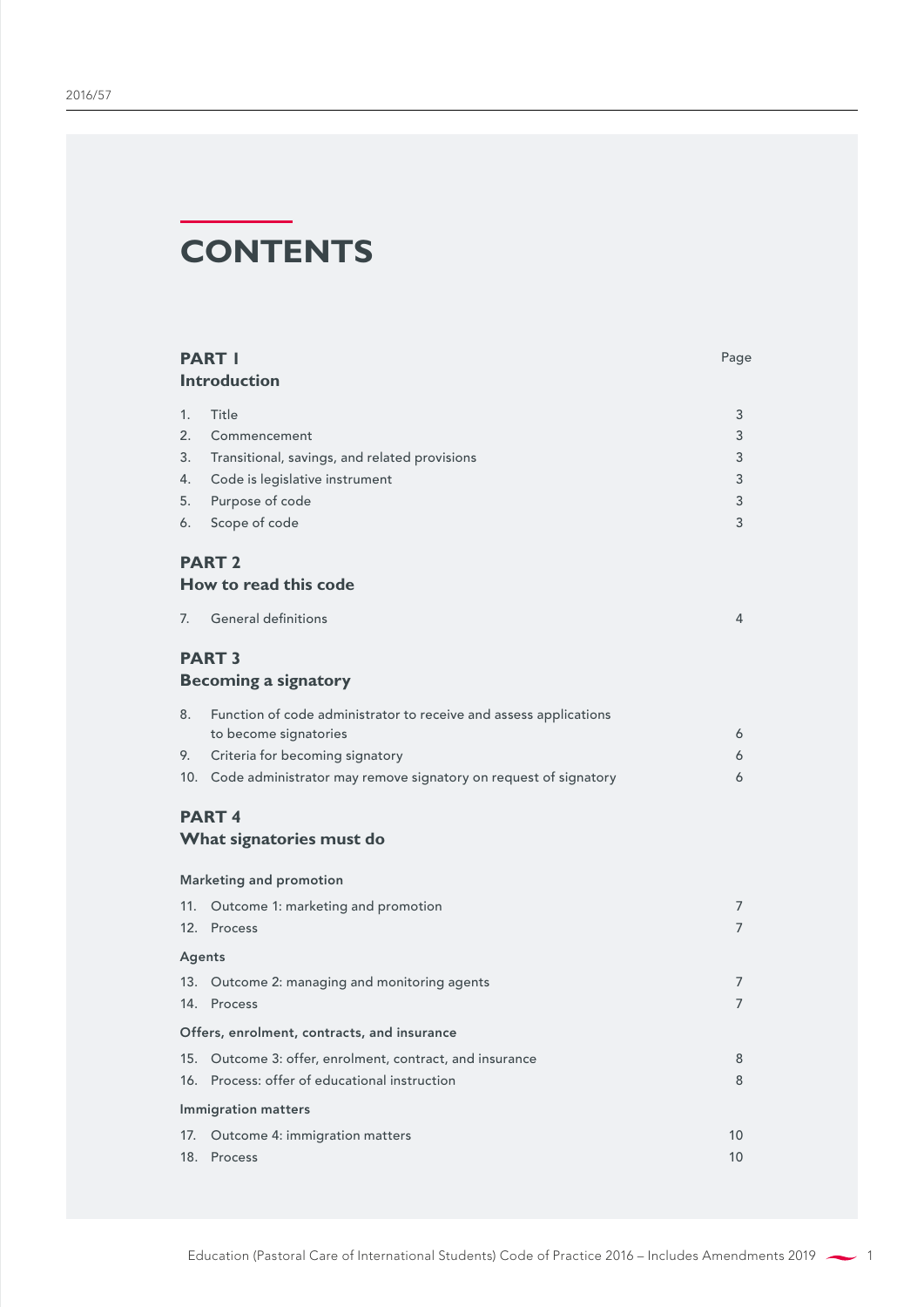#### **[Orientation](#page-11-0)**

|     | 19. Outcome 5: orientation                                               | 10 |
|-----|--------------------------------------------------------------------------|----|
|     | 20. Process                                                              | 10 |
|     | Safety and well-being                                                    |    |
|     | 21. Outcome 6: safety and well-being                                     | 10 |
|     | 22. Process: general                                                     | 10 |
|     | 23. Process: international students under 18 years                       | 11 |
|     | 24. Process: international students under 10 years                       | 11 |
|     | 25. Process: international students at risk or with special needs        | 11 |
|     | 26. Process: accommodation                                               | 12 |
|     | 26A. Process: safety checks and appropriate checks                       | 13 |
|     | Student support, advice, and services                                    |    |
|     | 27. Outcome 7: student support, advice, and services                     | 13 |
|     | 28. Process                                                              | 13 |
|     | Managing withdrawal and closure                                          |    |
|     | 29. Outcome 8: managing withdrawal and closure                           | 14 |
|     | 30. Process                                                              | 14 |
|     | Grievance procedures                                                     |    |
|     | 31. Outcome 9: dealing with grievances                                   | 14 |
|     | 32. Process                                                              | 14 |
|     | Compliance with International Student Contract Dispute Resolution Scheme |    |
|     | 33. Outcome 10: compliance with International Student Contract           |    |
|     | <b>Dispute Resolution Scheme</b>                                         | 14 |
|     | 34. Process                                                              | 14 |
|     | <b>PART 5</b>                                                            |    |
|     | <b>Breaches of code</b>                                                  |    |
|     | 35. Reporting breach of code                                             | 15 |
|     | 36. Code administrator's response to complaint or referral               | 15 |
| 37. | Monitoring compliance with code                                          | 15 |
|     | 38. Sanctions for breach of code                                         | 16 |
|     | PART <sub>6</sub>                                                        |    |
|     | Code administrator                                                       |    |
| 39. | Reporting and publishing obligations                                     | 17 |
|     | 40. Disclosure of conditions and compliance notices                      | 17 |
|     |                                                                          |    |
|     | <b>SCHEDULE I</b>                                                        |    |
|     | Transitional, savings, and related provisions                            | 18 |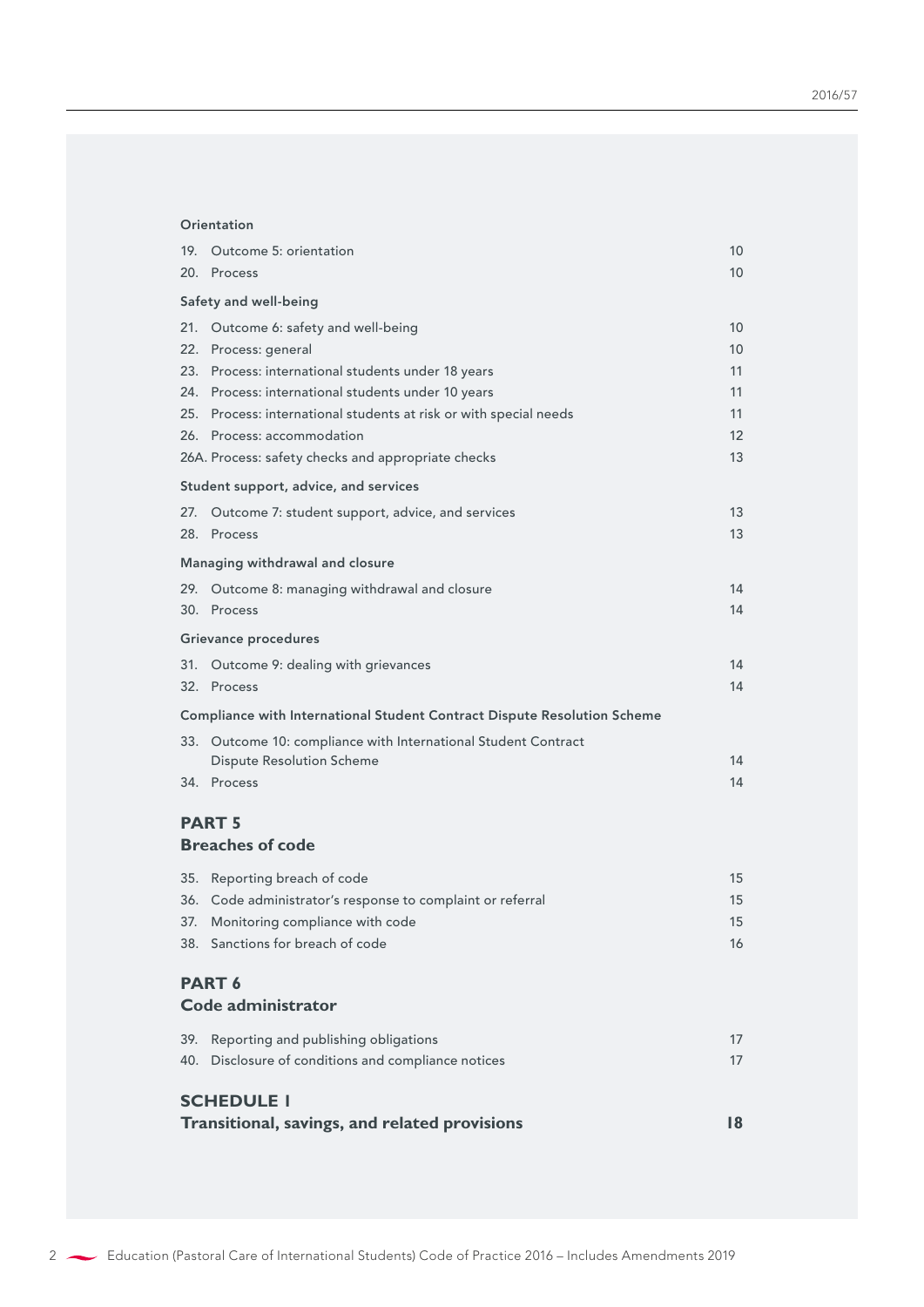## <span id="page-4-0"></span>**PART 1 Introduction**

## **1. Title**

This code refers to the Education (Pastoral Care of International Students) Code of Practice 2016 and includes the Education (Pastoral Care of International Students) Code of Practice Amendments 2019.

## **2. Commencement**

This code has been updated to reflect the Amendments 2019, and comes into effect on 1 July 2019.

## **3. Transitional, savings, and related provisions**

The transitional, savings, and related provisions set out in Schedule 1 have effect according to their terms.

#### **4. Code is legislative instrument**

This code is a legislative instrument and a disallowable instrument for the purposes of the Legislation Act 2012, and must be presented to the House of Representatives under section 41 of that Act.

#### **5. Purpose of code**

The purpose of this code is to support the Government's objectives for international education by—

- a. requiring signatories to take all reasonable steps to protect international students; and
- b. ensuring, so far as is possible, that international students have in New Zealand a positive experience that supports their educational achievement.

## **6. Scope of code**

- 1. The scope of this code is to prescribe, alongside other quality assurance prescribed by the Education Act 1989,
	- a. outcomes sought from signatories for their international students; and
	- b. key processes required of signatories to support the well-being, achievement, and rights of international students.
- 2. The code does not apply to the activities of a signatory relating to students whose study is carried out outside New Zealand.
- 3. The code administrator may exempt the following students from the application of all or part of the code:
	- a. a student who changes status from domestic student to international student;
	- b. a student who is enrolled in a distance learning programme.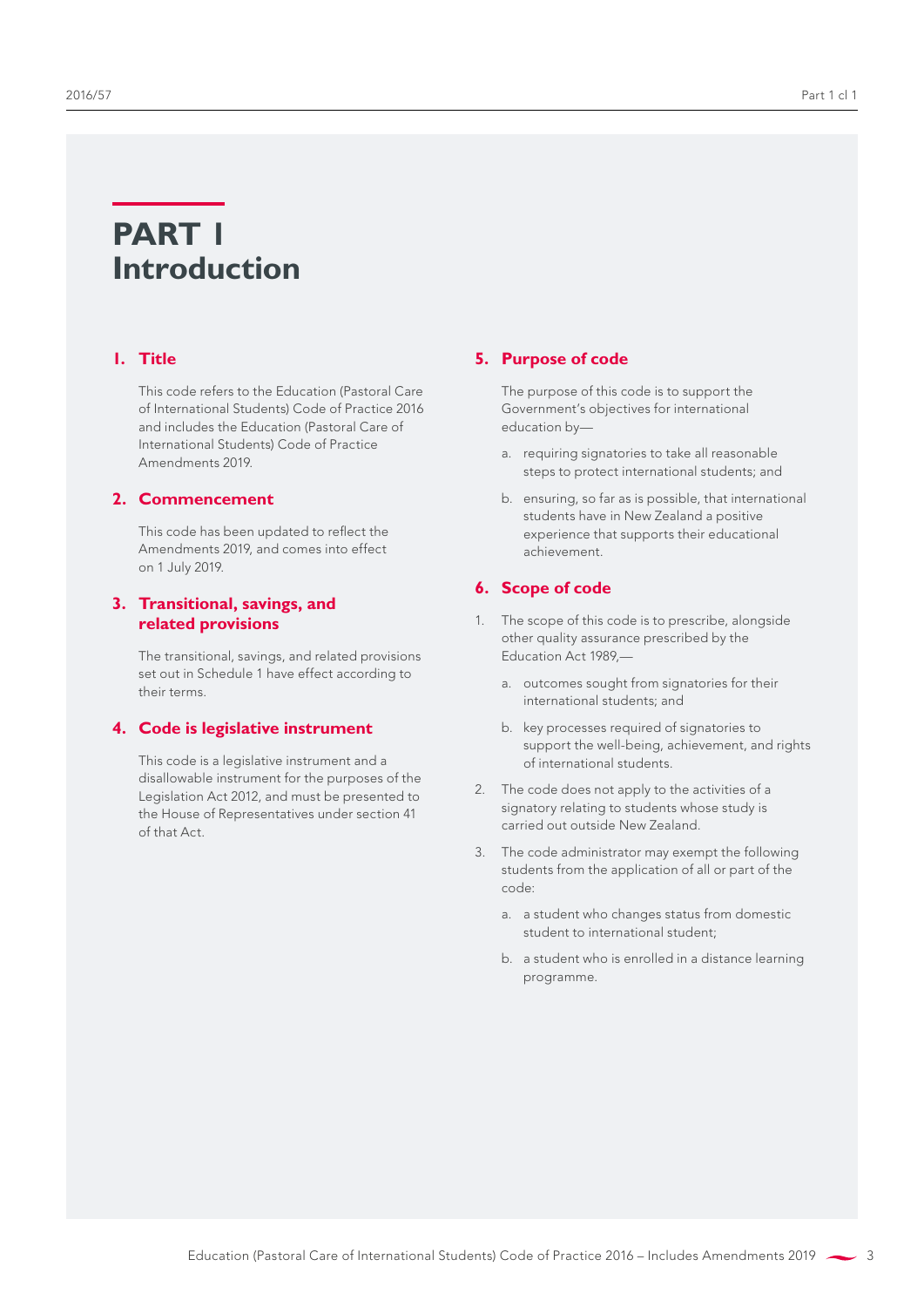## <span id="page-5-0"></span>**PART 2 How to read this code**

## **7. General definitions**

1. In this code, unless the context otherwise requires,—

Act means the Education Act 1989

agent means a person, body, or organisation acting on behalf of a signatory, and includes a subcontracted agent

code administrator means the person or agency appointed under section 238FA(1) of the Act

#### contract of enrolment,—

- a. in relation to a signatory that is a State school, has the same meaning as in section 2(1) of the Act; or
- b. in relation to other signatories, means a written contract that is entered into between an international student (or the student's parent or legal guardian, if the student is under 18 years) and the signatory that entitles the student to receive educational instruction provided by that signatory

designated caregiver means a relative or close family friend designated in writing by a parent or legal guardian of an international student under 18 years as the caregiver and accommodation provider for that student

domestic student has the same meaning as in section 2 of the Act

DRS means the International Student Contract Dispute Resolution Scheme established by section 238J of the Act

DRS rules means the rules prescribed under section 238M of the Act

due diligence means the process of obtaining disclosure and verification in respect of another party before entering into a binding commitment education quality assurance agency means an agency authorised by the Act to exercise quality assurance functions in respect of signatories

educational instruction includes classes, courses, programmes, or training schemes—

- a. that are approved or exempted in accordance with section 4E, Part 18, or Part 20 of the Act; and
- b. that the signatory has been granted accreditation to provide (where required under Part 18 or 20 of the Act); and
- c. that the signatory has been granted consent to assess against the relevant assessment standards (where required under Part 18 or 20 of the Act)

enrol means register or admit a person as a student for educational instruction provided by a signatory after the student has accepted an offer of educational instruction from the signatory, and enrolment has a corresponding meaning

expatriation means the process of moving a person from 1 country or locality to another

fee protection mechanism means a mechanism approved in rules made under section 253(1)(e) of the Act

homestay means accommodation provided to an international student in the residence of a family or household in which no more than 4 international students are accommodated

international student has the same meaning as in section 238D of the Act

legal guardian, in relation to an international student, means a person who, by court or testamentary appointment, is responsible for the student's well-being and financial support, and provides for the care of the student in the student's home country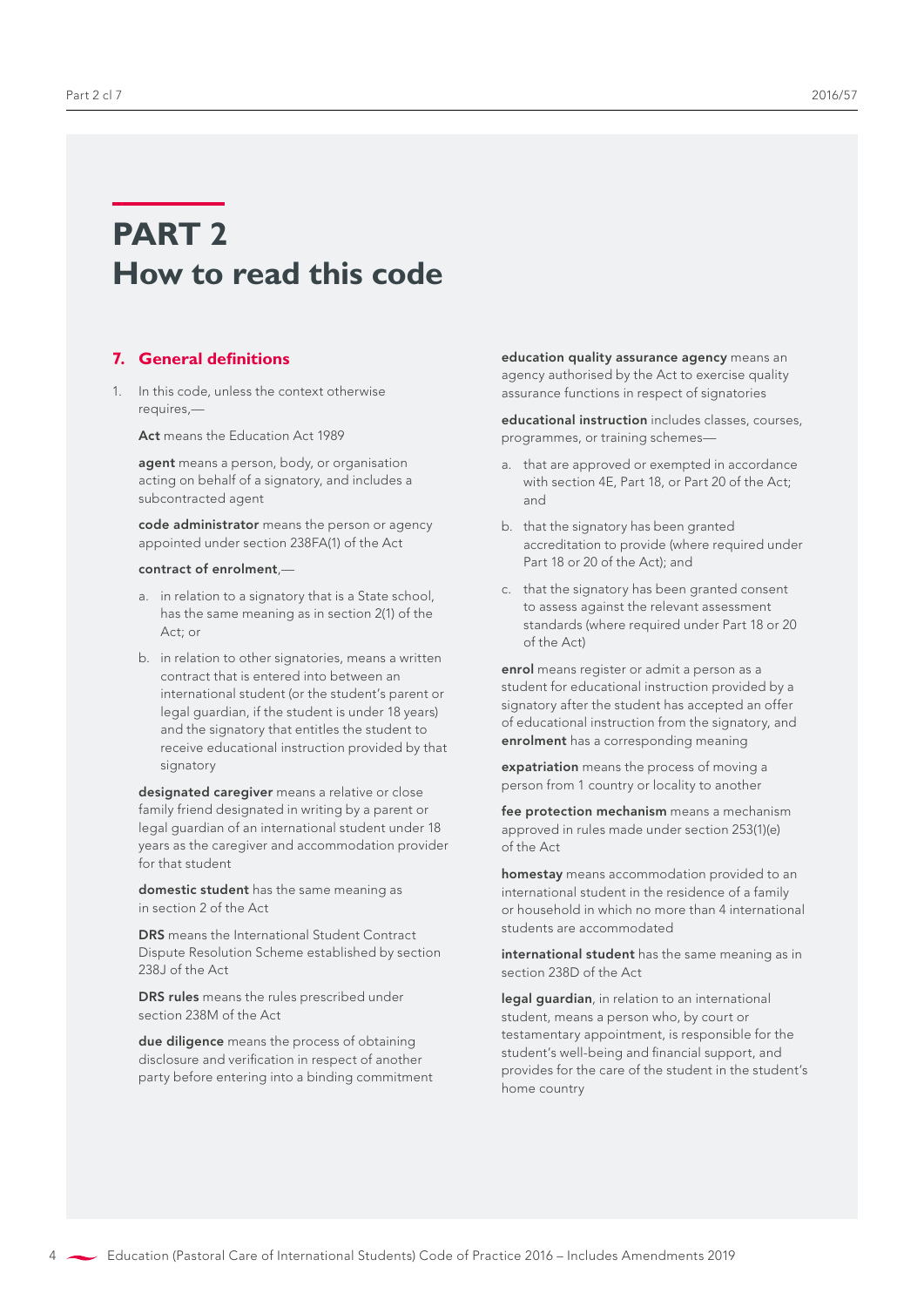licensed hostel means a hostel that is licensed under the Education (Hostels) Regulations 2005

parent, in relation to an international student, means the father or mother of the student who is responsible for the student's well-being and financial support

provider has the same meaning as in section 238D of the Act

repatriation means the process of returning a person to their country of origin or citizenship

residential caregiver means—

- a. a homestay carer; or
- b. a licensed hostel manager or other person responsible for the care of international students in a licensed hostel; or
- c. a designated caregiver; or
- d. a manager of accommodation that is
	- i. operated by a signatory that is a tertiary education provider (as defined in section 159 of the Act); and
	- ii. mainly used for the accommodation of students enrolled with that provider; or
- e. in the case of temporary accommodation, a supervisor who is responsible for the care of international students

school hostel means a licensed hostel owned or administered by a school and approved by the code administrator for international students who are enrolled in year 1 to year 6 of a school, or aged 10 and under and enrolled with any other signatory

signatory means a provider that is a signatory to this code

subcontracted agent means a person, body, or organisation contracted by an agent to act on the agent's behalf.

- 2. In this code, a reference to the age of a person is a reference to the age of the person on their last birthday.
- 3. A term that is used in this code and defined in the Act but not in this code has the same meaning as in the Act.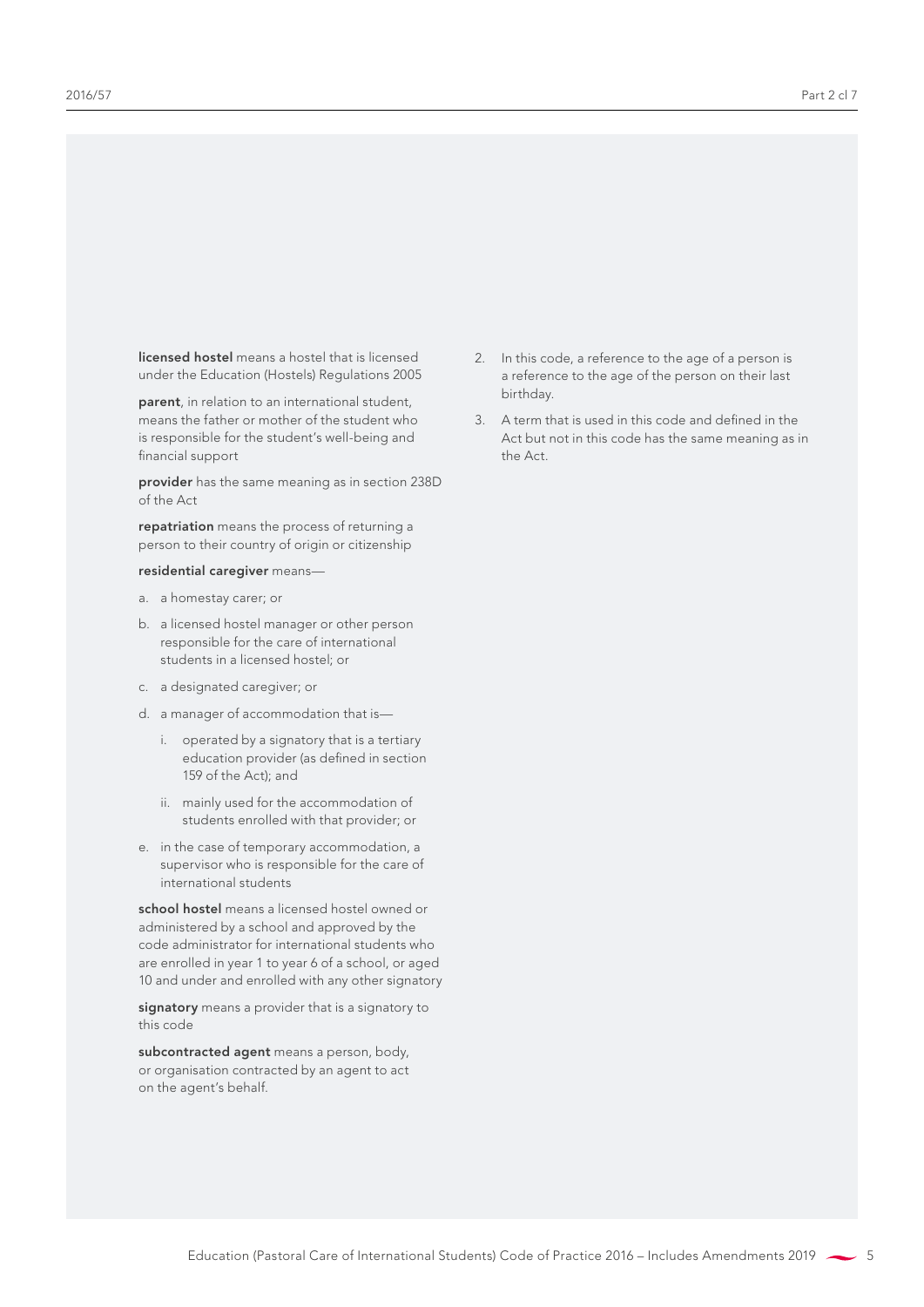## <span id="page-7-0"></span>**PART 3 Becoming a signatory**

## **8. Function of code administrator to receive and assess applications to become signatories**

The code administrator must—

- a. receive applications from providers seeking to become signatories to this code; and
- b. assess those applications against
	- i. the criteria for becoming a signatory set out in clause 9; and
	- ii. (the purpose and scope of this code set out in clauses 5 and 6.

### **9. Criteria for becoming signatory**

The criteria for an applicant to become a signatory to this code are the following:

- a. the applicant is a provider;
- b. the applicant provides, or is intending to provide, educational instruction;
- c. the applicant has acceptable financial management practices and performance;
- d. the applicant has policies and procedures in place that will enable it to achieve the outcomes sought and processes required by this code;
- e. the code administrator does not otherwise consider the applicant to be unsuitable for approval as a signatory to this code.

## **10. Code administrator may remove signatory on request of signatory**

At the request of a signatory, the code administrator may remove the signatory as a signatory to this code.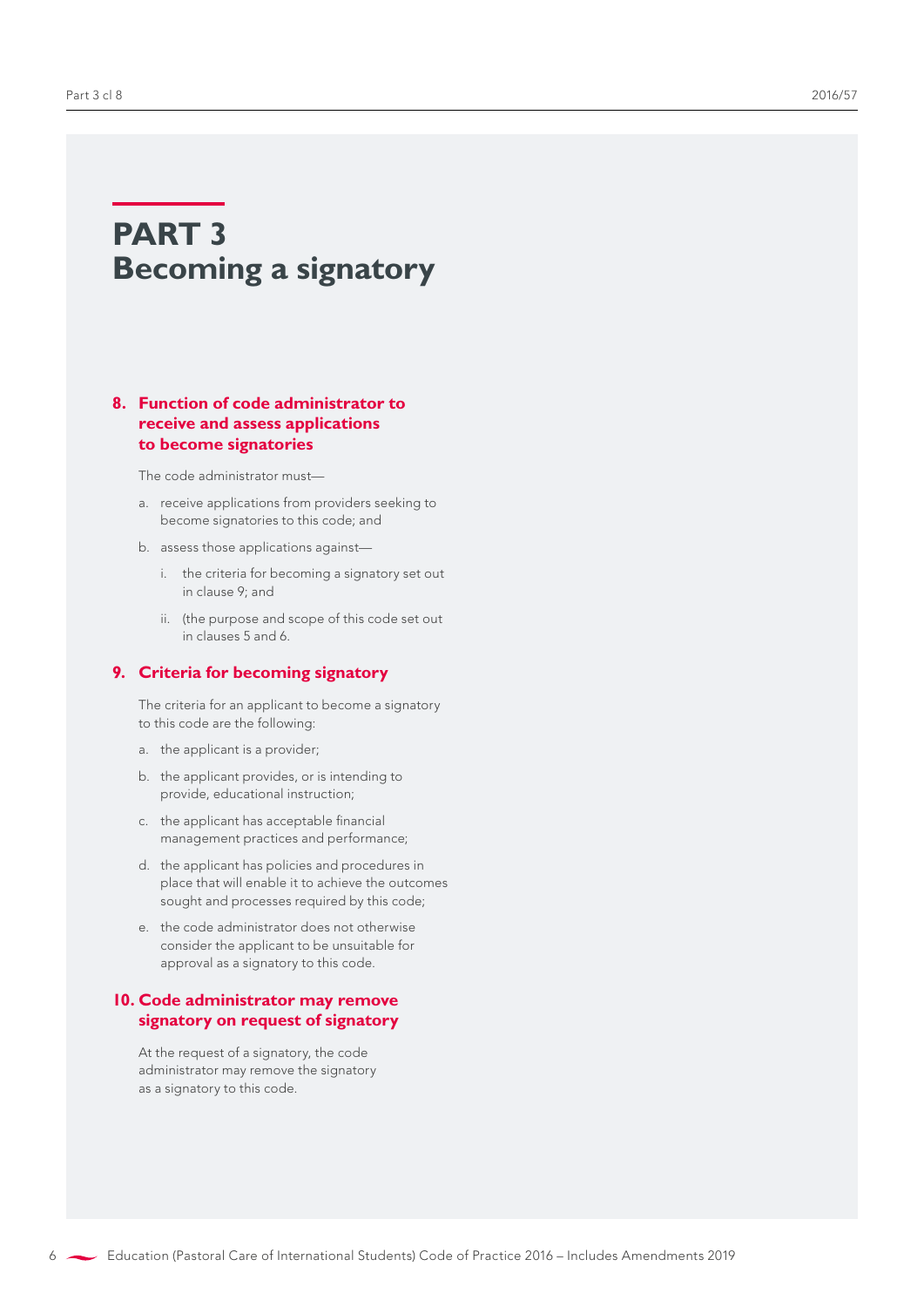## <span id="page-8-0"></span>**PART 4 What signatories must do**

#### **Marketing and promotion**

#### View outcome in Code Guidelines

#### **11. Outcome 1: marketing and promotion**

Signatories must ensure that the marketing and promotion to prospective international students of services provided by signatories includes clear, sufficient, and accurate information enabling those students to make informed choices about the services provided.

#### **12. Process**

Each signatory must—

- a. proactively seek to understand the information needs of international students; and
- b. develop and provide information to international students and review the information to ensure it is kept up to date; and
- c. ensure that international students receive, as a minimum, information about the following:
	- i. the signatory's quality assurance results; and
	- ii. the educational instruction, staffing, facilities, and equipment available to international students; and
	- iii. the DRS; and
	- iv. potential learning outcomes for international students, including pathways for further study and employment, where applicable; and
	- v. estimated study and living costs for international students; and
	- vi. accommodation and transport, or ways to obtain such information.

#### **Agents**

#### View outcome in Code Guidelines

## **13. Outcome 2: managing and monitoring agents**

Signatories must effectively manage and monitor their agents (that is, those agents that signatories have contracted to represent them) to ensure that those agents—

- a. provide international students with reliable information and advice about studying, working, and living in New Zealand; and
- b. act with integrity and professionalism towards prospective international students; and
- c. do not breach the law or jeopardise the signatory's compliance with this code.

#### **14. Process**

Each signatory must—

- a. carry out and record reference checks on potential agents to ensure as far as possible that they have not been involved in any conduct that is false, misleading, deceptive, or in breach of the law; and
- b. enter into written contracts with each of its agents; and
- ba. during the term of a contract, monitor the activities and performance of its agents in relation to
	- i. their obligations as specified in the contract; and
	- ii. whether they provide international students with reliable information and advice about studying, working, and living in New Zealand; and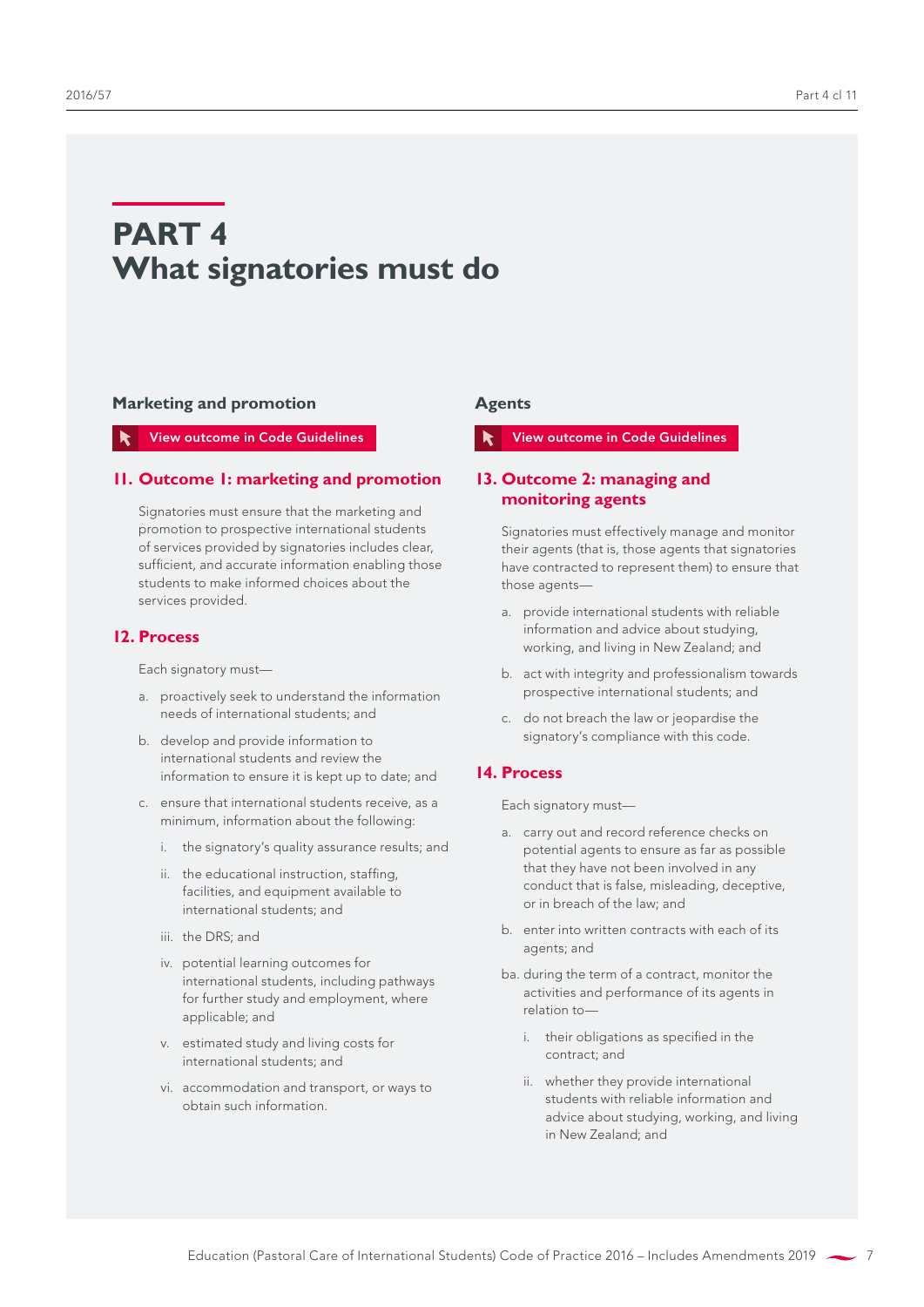- <span id="page-9-0"></span>iii. whether they act with integrity and professionalism in their dealings with prospective students; and
- iv. whether they have engaged in any activity or conduct that, in the opinion of the signatory, is or may be in breach of the law or that jeopardises the signatory's compliance with this code; and

bb. manage the agents by—

- i. terminating contracts with an agent if there is evidence suggesting that the agent—
	- A. has been involved in any serious, deliberate, or ongoing conduct that is false, misleading, deceptive, or in breach of the law; or
	- B. has jeopardised the signatory's compliance with this code; or
- ii taking appropriate action to address conduct or an omission by an agent in relation to the other matters described in subclause (ba).

## **Offers, enrolment, contracts, and insurance**

View outcome in Code Guidelines

#### **15. Outcome 3: offer, enrolment, contract, and insurance**

Signatories must—

- a. support international students (or the parents or legal guardians of international students under 18 years) to make well-informed enrolment decisions that are appropriate to the educational outcomes sought; and
- b. ensure that international students (or the parents or legal guardians of international students under 18 years) have the information required to understand their interests and obligations before entering into a legally binding contract with a signatory; and
- ba. ensure that each contract of enrolment is fair and reasonable; and
- bb. ensure that any disciplinary action is taken in accordance with the principles of natural justice; and
- bc. ensure that international students have the appropriate insurance coverage, including insurance covering travel costs, medical care, and costs associated with repatriation, expatriation, and funeral expenses; and
- c. ensure that proper documentation is kept and, where appropriate, provided to international students (or the parents of legal guardians of international students under 18 years).

## **16. Process: offer of educational instruction**

Each signatory must ensure that the educational instruction on offer is in accordance with the Act and is appropriate for international students' expectations, English language proficiency, and academic capability.

#### 16A. Process: information to be provided before entering contract

- 1. Each signatory must ensure that international students receive, as a minimum, information about the following before entering into a contract with the student:
	- a. the most recent results of their evaluations by education quality assurance agencies:
	- b. compliance notices and conditions imposed under the Act that the code administrator directs must be disclosed to prospective international students:
	- c. the education provided and its outcome, for example, whether a qualification is granted:
	- d. refund conditions that comply with the outcome and process in clauses 29 and 30:
	- e. staffing, facilities, and equipment:
	- f. available services and supports:
	- g. insurance and visa requirements for receiving educational instruction from the signatory:
	- h. this code and the DRS rules:
	- i. full costs related to an offer of educational instruction.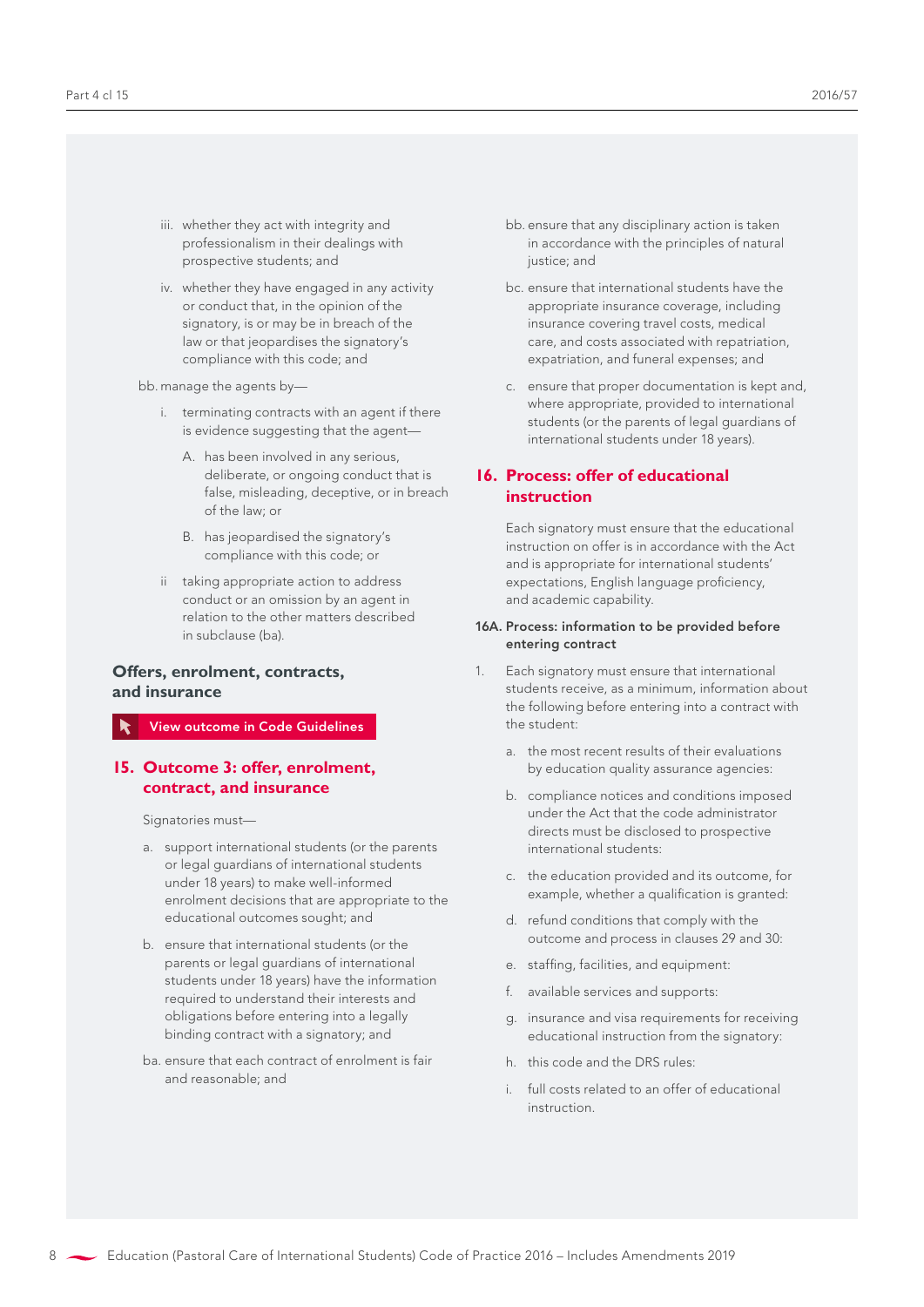2. Each signatory must ensure that, before entering into a contract of enrolment or enrolling with the signatory, each international student (or the student's parent or legal guardian, if the student is under 18 years) is informed of the student's rights and obligations in relation to receiving educational

#### 16B. Process: contract of enrolment

under this code.

1. Each signatory must ensure that a contract of enrolment is entered into between the signatory and each international student (or the student's parent or legal guardian, if the student is under 18 years) that includes the following information and terms:

instruction from the signatory, including the rights

- a. clear information about the beginning and end dates of enrolment:
- b. the conditions for terminating the contract of enrolment:
- c. the circumstances under which the student's conduct may be in breach of the contract of enrolment (including conduct that occurs while the student is not under the immediate supervision or control of the signatory):
- d. the type of disciplinary action that may be taken by the signatory against the student (for example, suspension, exclusion, or the termination of enrolment):
- e. the procedure that the signatory must follow when taking disciplinary action against the student.
- 2. Each signatory must ensure that the contract of enrolment is fair and reasonable.

#### 16C. Process: disciplinary action

Any disciplinary action process that is taken by a signatory must be in accordance with the principles of natural justice (which include those necessary to ensure the prompt, considered, and fair resolution of the matter that is the subject of the action).

#### 16D. Process: insurance

- Each signatory must ensure that, as far as practicable, each international student who is enrolled with the signatory for educational instruction of 2 weeks' duration or longer has appropriate insurance covering
	- a. the student's travel
		- i. to and from New Zealand; and
		- ii. within New Zealand; and
		- iii. if the travel is part of the educational instruction, outside New Zealand; and
	- b. medical care in New Zealand, including diagnosis, prescription, surgery, and hospitalisation; and
	- c. repatriation or expatriation of the student as a result of serious illness or injury, including cover of travel costs incurred by family members assisting repatriation or expatriation; and
	- d. death of the student, including cover of
		- i. travel costs of family members to and from New Zealand; and
		- ii. costs of repatriation or expatriation of the body; and
		- iii. funeral expenses.
- 2. Subclause (1)(a)(i) and (ii) includes the student's travel to and from their country of origin or citizenship before their educational instruction begins and after it ends (which may be outside of the enrolment period).
- 3. Subclause (1)(a)(i) does not include the student's travel to other countries, unless that travel is primarily for the purpose of embarking on connecting flights to and from New Zealand.

#### 16E. Process: decisions requiring written agreement of parent or guardian

Each signatory must ensure that, where appropriate, it obtains the written agreement of the parent or legal guardian of an international student under 18 years with respect to decisions affecting the student.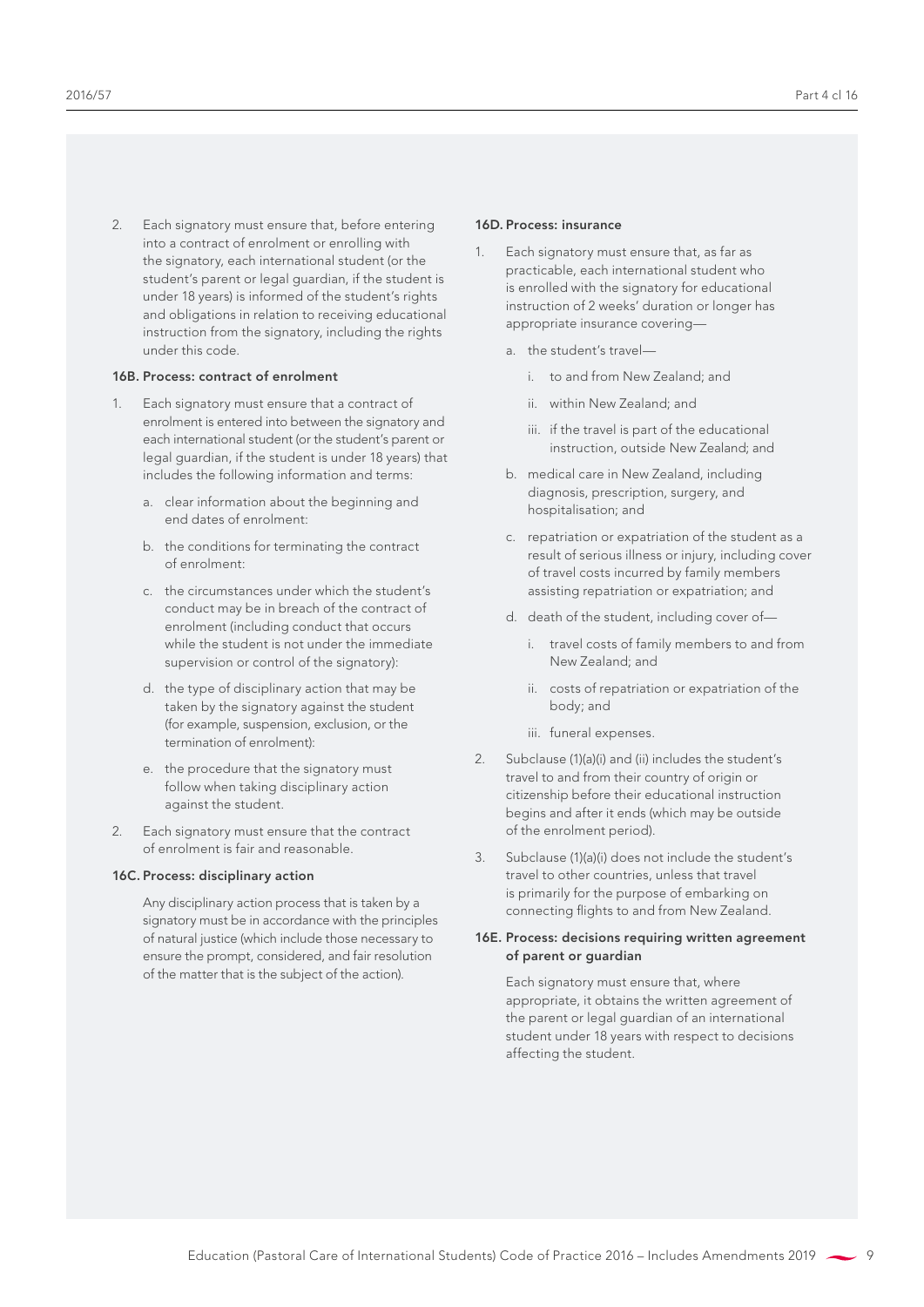## <span id="page-11-0"></span>**Immigration matters**

#### View outcome in Code Guidelines

#### **17. Outcome 4: immigration matters**

Signatories must—

- a. ensure that they do not allow or continue to allow a person to undertake educational instruction if that person is not entitled under the Immigration Act 2009 to undertake the educational instruction; and
- b. take reasonable precautions and exercise due diligence in ascertaining whether international students are entitled under the Immigration Act 2009 to undertake the educational instruction for which they enrol.

#### **18. Process**

Each signatory must—

- a. ensure that each international student who enrols with the signatory has the necessary immigration status for study in New Zealand; and
- b. report to Immigration New Zealand known or suspected breaches of visa conditions by international students; and
- c. notify Immigration New Zealand of terminations of enrolment.

#### **Orientation**

## View outcome in Code Guidelines

#### **19. Outcome 5: orientation**

Signatories must ensure that international students have the opportunity to participate in a well-designed and age-appropriate programme that provides the information and advice necessary for a student at the outset of their educational instruction.

#### **20. Process**

- 1. Each signatory must ensure that its orientation programme
	- a. provides each international student with full information and advice on all relevant institutional policies; and
- b. provides each international student with full information and advice on the services, support, and facilities that the signatory offers; and
- c. provides the names and contact details of designated staff members responsible for international student support; and
- d. provides appropriate information relating to health and safety of international students; and
- e. provides information about grievance procedures for international students, both internal and external; and
- f. provides information about the termination of enrolment; and
- g. provides information about the student's rights and entitlements, including any entitlement to a fee refund, if the student voluntarily withdraws from the educational instruction.
- 2. For an international student under 18 years, a signatory must ensure, where applicable, that any parent, legal guardian, or residential caregiver of the student who is in New Zealand and accompanying the student has access to the orientation information or programme that has been provided to the student.

## **Safety and well-being**

#### View outcome in Code Guidelines

#### **21. Outcome 6: safety and well-being**

Signatories must—

- a. provide a safe study environment for international students; and
- b. provide adequate support for the well-being of their international students; and
- c. as far as practicable, ensure that international students live in a safe environment.

#### **22.Process: general**

Each signatory must—

- a. respond fairly and effectively to instances of inappropriate behaviour by, or impacting on, an international student; and
- b. develop and maintain policies for managing inappropriate behaviour that are communicated to staff and students and effectively implemented; and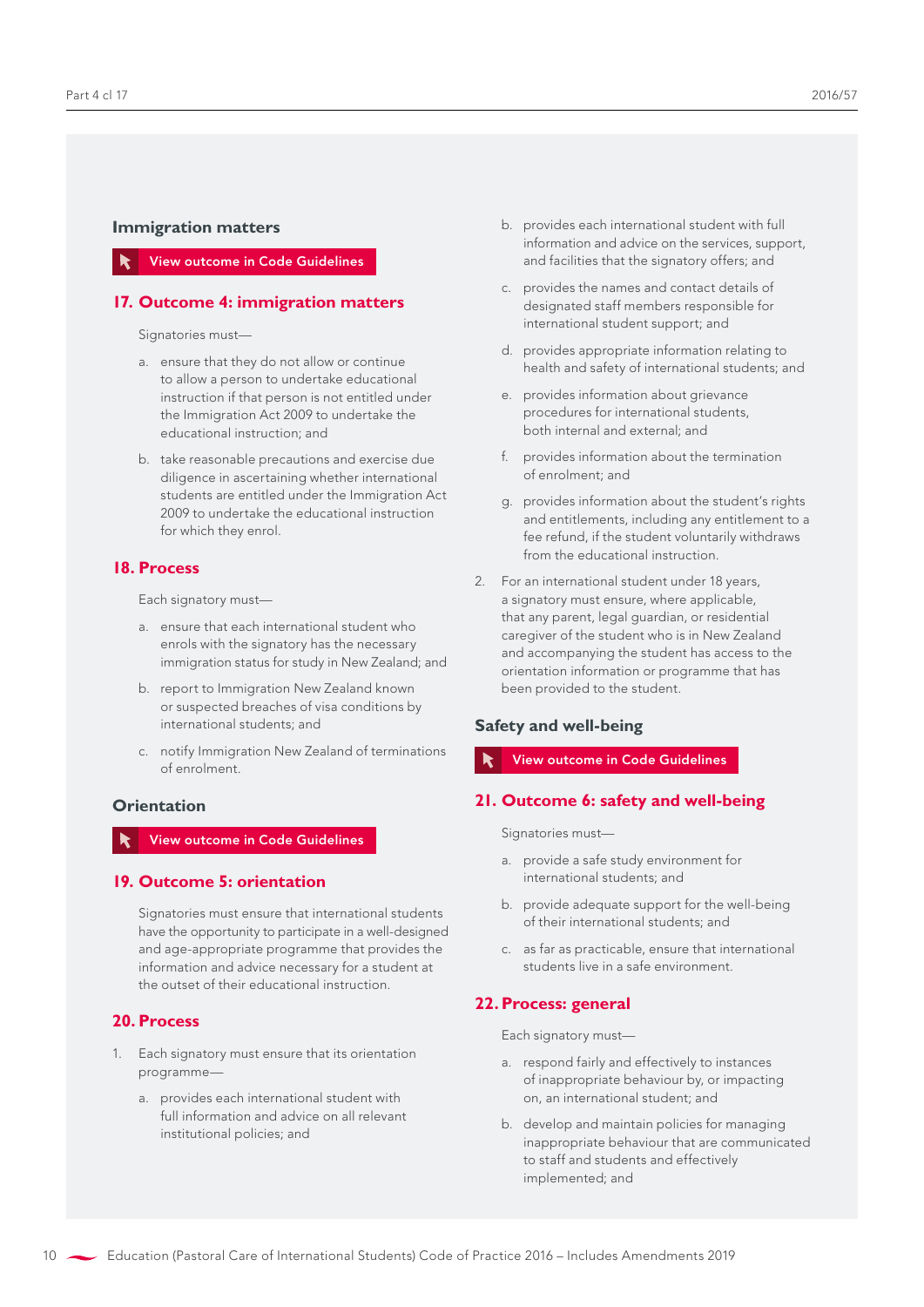- <span id="page-12-0"></span>c. advise international students on how to
	- i. report and address health and safety issues (for both on campus and off campus activities); and
	- ii. respond to an emergency (for both on campus and off campus activities); and
	- iii. access health and counselling services; and
	- iv. engage with relevant government agencies such as the New Zealand Police and Child, Youth and Family; and
- d. have up-to-date contact details for each international student and their next of kin; and
- e. ensure that at all times (24 hours a day, 7 days a week) there is at least 1 staff member available to be contacted by an international student in an emergency.

## **23. Process: international students under 18 years**

- 1. In relation to international students under 18 years, each signatory must
	- a. not enrol an international student 10 years or older but under 18 years who does not live with a parent or legal guardian unless
		- i. the student is in a properly supervised group of students whose educational instruction is not for more than 3 months; or
		- ii. the student is in the care of a residential caregiver; and
	- b. have up-to-date contact details for the students' parents, legal guardians, and residential caregivers; and
	- c. maintain effective communications with the parents, legal guardians, or residential caregivers of students concerning their well-being and progress in study; and
	- d. ensure that at least 1 staff member is designated to proactively monitor and address any concerns about international students under 18 years; and
	- e. if the student is in the care of a residential caregiver,
		- i. ensure that a plan is in place for the transfer of care of the student from the residential caregiver to the student's parent or legal guardian, or another person approved by the parent or legal guardian, for—
- A. each transfer that occurs during the period of enrolment; and
- B. the transfer that occurs at the end of enrolment; and
- ii. ensure that the parent or legal guardian is notified of each transfer plan.
- 2. The requirements in clause 22 apply, in addition to this clause, to international students who are 10 years or older but under 18 years.

## **24. Process: international students under 10 years**

- 1. Each signatory must ensure that its international students under 10 years live with a parent or legal guardian, unless they are accommodated in a school hostel.
- 2. The requirements in clauses 22 and 23 apply, in addition to this clause, to international students who are under 10 years.

## **25. Process: international students at risk or with special needs**

- 1. Each signatory must ensure that
	- a. appropriate measures are put in place to address the needs and issues of international students at risk or with special needs; and
	- b. the parent or legal guardian of a student under 18 years or the next of kin of a student 18 years or over is aware of any situation where the student is at risk or has special needs; and
	- c. where appropriate and in compliance with the principles of the Privacy Act 1993, issues relating to the students are reported to relevant agencies such as the New Zealand Police and Child, Youth and Family, and to the code administrator.
- 2. A student is at risk if the signatory has reasonable grounds to believe that there is a serious issue relating to the student's health, safety, or well-being, including, for example,
	- a. the student is unable to adequately protect themselves against significant harm or exploitation;
	- b. the student is unable to adequately safeguard their personal welfare.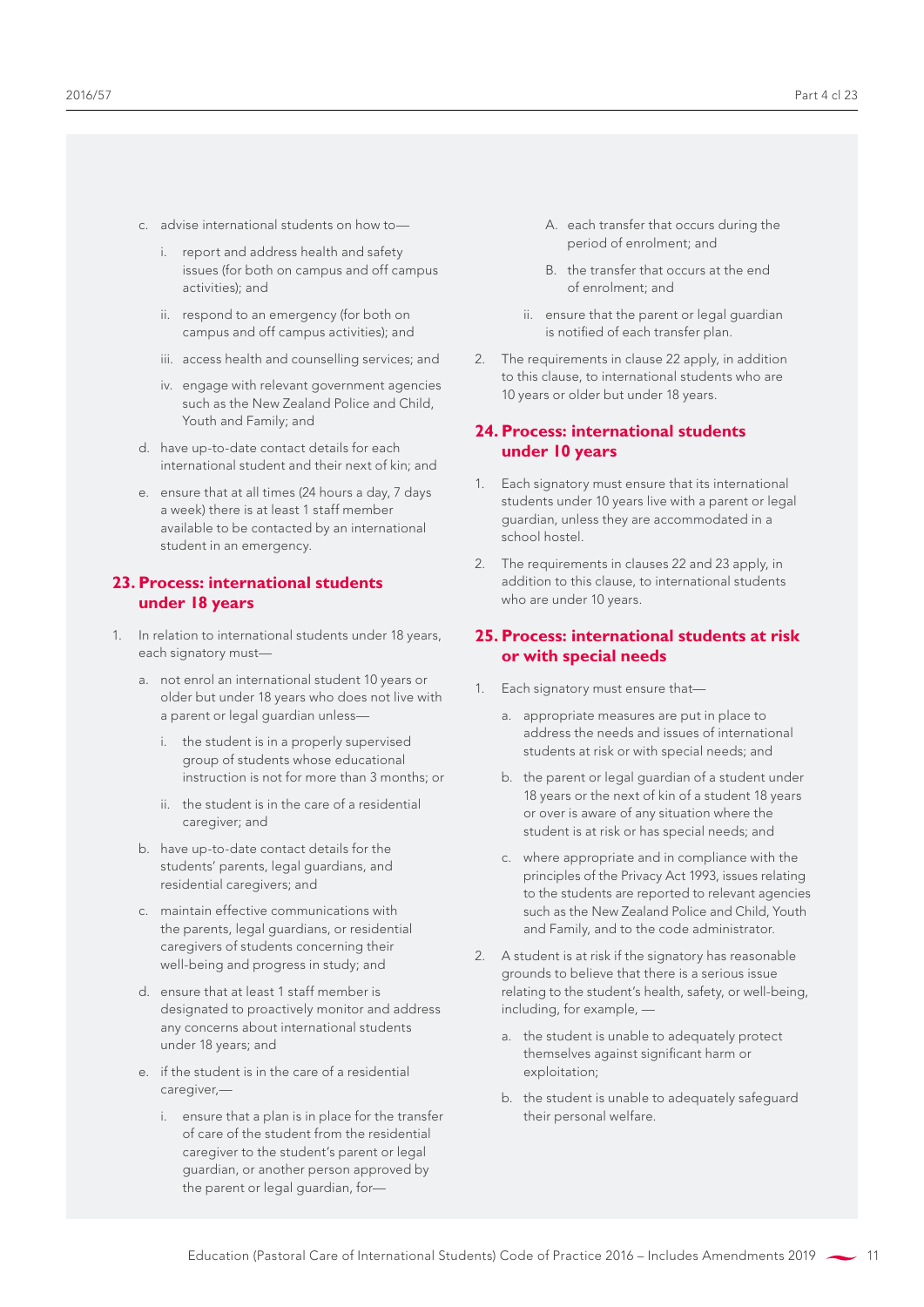- <span id="page-13-0"></span>3. A student with special needs includes a student who
	- a. experiences a physical, sensory, cognitive, psychosocial, or behavioural difficulty, or a combination of these, and that difficulty or those difficulties affect the student's ability to participate, learn, and achieve; or
	- b. requires the provision of adapted programmes or learning environments, or specialised equipment or materials to support the student to access the curriculum, participate, learn, and achieve.
- 4. This clause applies in addition to the requirements set out in clauses 22, 23 and 24.

## **26. Process: accommodation**

- 1. In relation to an international student under 18 years who is in the care of a residential caregiver, the signatory must
	- a. ensure that the student's accommodation is safe, is in acceptable condition, and meets all regulatory and legislative requirements; and
	- b. ensure that the safety check referred to in clause 26A(1) is completed and is up to date; and
	- ba. ensure that an appropriate check is completed and is up to date for each person who is 18 years or over and who resides at the residential caregiver's accommodation, for the purpose of ensuring the safety of the student; and
	- bb. have a written agreement with the residential caregiver that specifies the role and responsibilities of each party in relation to the care of the student; and
	- c. maintain effective communication with the student and the student's parent or legal guardian when accommodation issues arise, and must take responsibility for addressing those issues, including reporting them to relevant authorities and moving students to appropriate accommodation; and
	- d. conduct sufficient student interviews and home visits to monitor and review the quality of residential care, taking into consideration the age of the student, the length of the stay, and other relevant factors; and
- e. if the student's residential caregiver is a designated caregiver ensure that the parent or legal guardian of the student has provided written agreement that the designated caregiver will be subject to the signatory's approval and that the signatory is not responsible for the student's day-to-day care when the student is in the custody of the designated caregiver; and
- ea. if the student's residential caregiver is a supervisor described in clause 26A(2), ensure that the parent or legal guardian of the student has provided written agreement that the signatory is not responsible for the student's day-to-day care when the student is in the custody of that supervisor; and
- f. ensure that there is appropriate separation of international students from others of different ages in the accommodation; and
- g. ensure that the student is appropriately supervised in the accommodation.
- 1A. For the purposes of subclause (1)(ba), a person who is 18 years or over and who resides at the residential caregiver's accommodation includes a person of that age who
	- a. temporarily resides at that accommodation; or
	- b. is or will be residing at that accommodation for 1 or more periods in any month (whether or not for valuable consideration), each period of which is 5 or more consecutive nights.
- 2. In relation to an international student 18 years or over who lives in accommodation provided or arranged by a signatory, the signatory must
	- a. ensure that the student's accommodation is safe, is in acceptable condition, and meets all regulatory and legislative requirements; and
	- b. maintain effective communication with the student when accommodation issues arise, and must take responsibility for addressing those issues, including reporting them to relevant authorities.
- 3. In relation to an international student 18 years or over who arranges accommodation for themselves, the signatory must ensure that the student is directed to relevant advice and information that will enable the student to understand their rights and obligations as a tenant in New Zealand.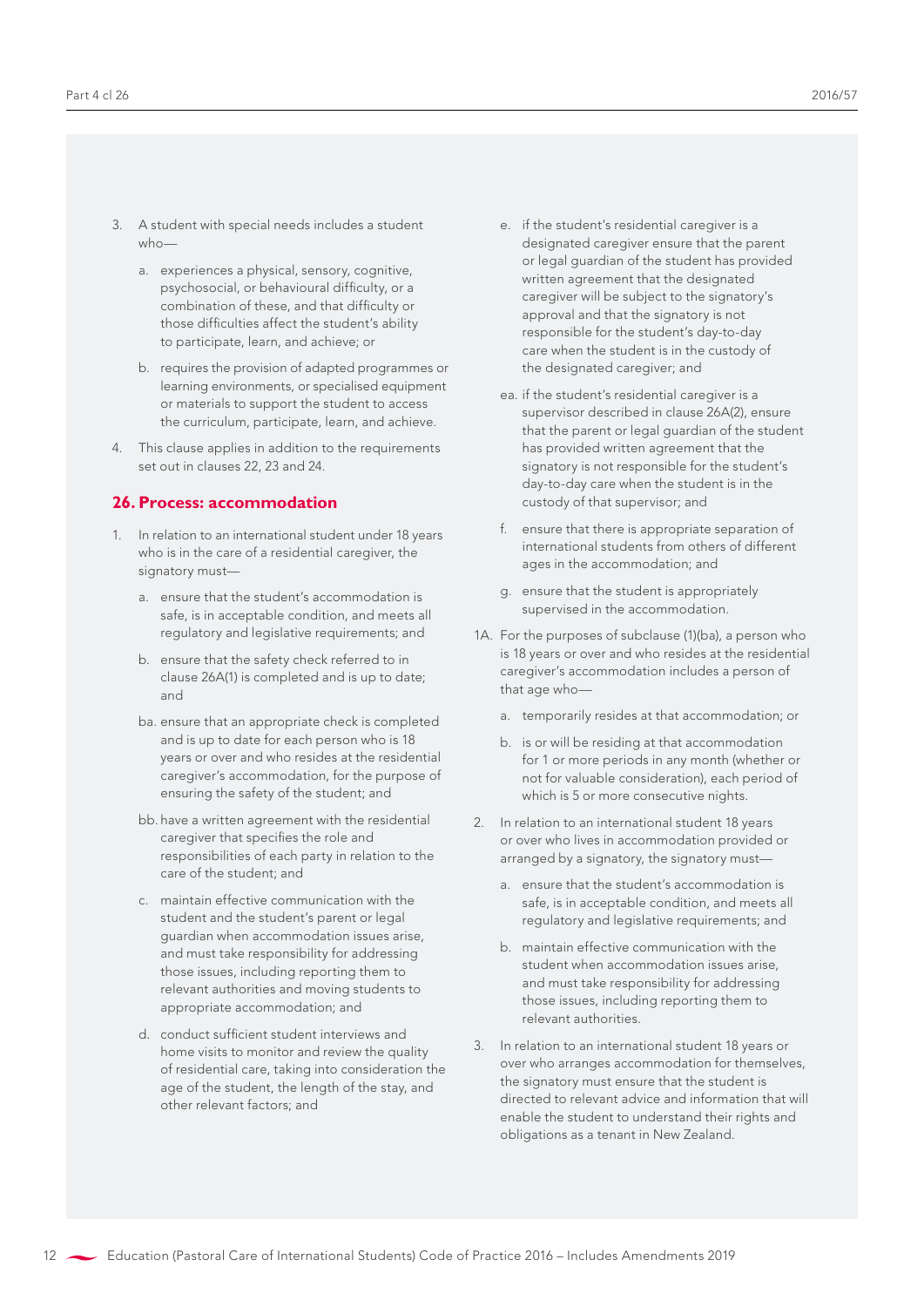- <span id="page-14-0"></span>3A. To avoid doubt, if the residential caregiver is a supervisor described in clause 26A(2) or a designated caregiver, the signatory must meet the requirements of this clause and ensure the safety, health, and well-being of the student.
- 4. In this clause, accommodation issues includes issues of health and well-being arising from a student's accommodation or connected with it.

### **26A. Process: safety checks and appropriate checks**

- 1. The safety check for the residential caregiver referred to in clause 26(1)(b)
	- a. must include
		- i. a confirmation of identity; and
		- ii. a reference check that includes contacting at least 1 of the following persons or bodies for the purpose of obtaining information that the signatory considers relevant to a risk assessment:
			- A. the residential caregiver's current or previous employer, professional body, or registration authority:
			- B. the licensing authority that is relevant to the residential caregiver's business or professional activities:
			- C. a person who is not related to the residential caregiver; and
		- iii. a police vet, to obtain information that is relevant to a risk assessment; and
		- iv. an interview with the residential caregiver, to obtain information that the signatory considers relevant to a risk assessment; and
		- v. a risk assessment that takes into account all of the information that was obtained under subparagraphs (i) to (iv), to determine whether the residential caregiver poses a risk to the safety of the student; and
	- b. is up to date if it is completed within 3 years after the date of the latest safety check.
- 2. Subclause (1)(a)(ii) to (v) does not apply to a residential caregiver who
	- a. is a supervisor referred to in paragraph (e) of the definition of residential caregiver in clause 7(1); and
	- b. is not a resident of New Zealand; and
- c. is travelling with, and accompanying, the international student for the purpose of supervising them during the student's educational instruction.
- 3. An appropriate check referred to in clause 26(1)(ba) is up to date if it is completed within 3 years after the date of the latest check.

#### **Student support, advice, and services**

View outcome in Code Guidelines

## **27. Outcome 7: student support, advice, and services**

Signatories must ensure that international students are fully informed about relevant advice and services to support their educational outcomes.

#### **28.Process**

Each signatory must-

- a. ensure that information and advice provided by the signatory to international students is accurate, age-appropriate, and up to date; and
- b. provide its international students with information about their legal rights and obligations and, where possible, the possible risks when students receive or accept advice or services; and
- c. provide its international students with information and advice on
	- i. how to effectively interact with persons from different cultural backgrounds; and
	- ii. the cultural and community support available to them; and
	- iii. how to adjust to a different cultural environment in New Zealand; and
- d. ensure that its international students are provided with information and advice on pathways for further study or career development, where appropriate; and
- e. ensure that, where applicable, its international students have access to information and advice on
	- i. minimum wages and labour conditions in New Zealand; and
	- ii. maximum hours of work permitted under visa conditions.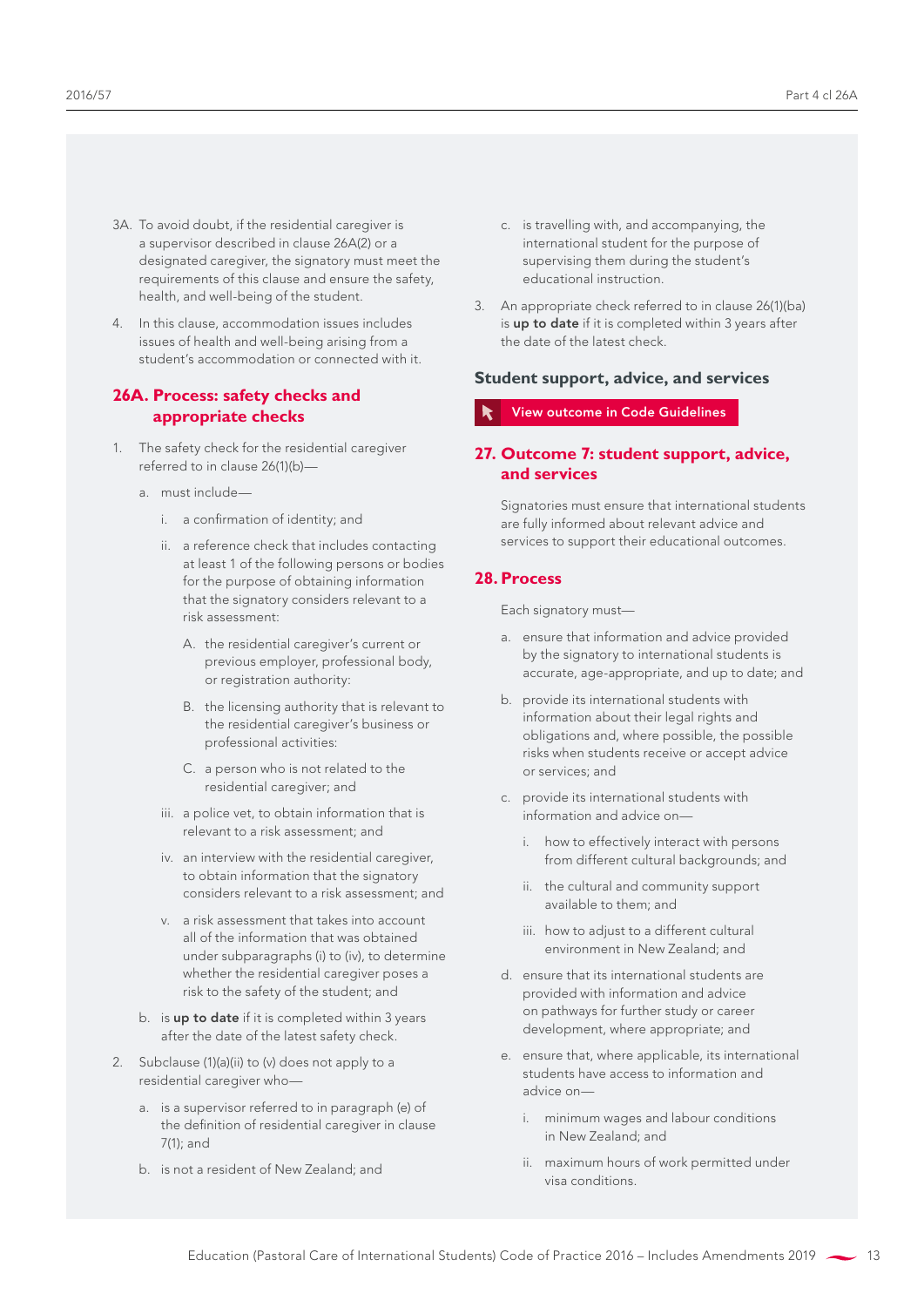#### <span id="page-15-0"></span>**Managing withdrawal and closure**

View outcome in Code Guidelines

### **29. Outcome 8: managing withdrawal and closure**

Signatories must ensure that the fees paid by international students for educational instruction in New Zealand are secure and protected in the event of student withdrawal or the ending of educational instruction or the closure of a signatory.

## **30. Process**

- 1. Each signatory must ensure that
	- a. its refund policies are reasonable and in accordance with legal requirements; and
	- b. it provides its international students (or the parents or legal guardians of international students under 18 years) with sufficient information to understand their rights and obligations under those refund policies.
- 2. A refund policy must include refund conditions for the following situations:
	- a. failure by a student to obtain a study visa;
	- b. voluntary withdrawal by a student;
	- c. the signatory ceasing to provide a course of educational instruction as contracted with a student, whether it stops of its own accord or as required by an education quality assurance agency;
	- d. the signatory ceasing to be a signatory;
	- e. the signatory ceasing to be a provider.
- 3. In the situation in subclause (2)(c) or (d), the signatory must deal with fees paid for services not delivered or the unused portion of fees paid as follows:
	- a. refund the amount in question to the student (or the student's parent or legal guardian); or
	- b. if directed by the student or the code administrator or the agency responsible for fee protection mechanisms, transfer the amount to another signatory as agreed with the student (or the student's parent or legal guardian).

### **Grievance procedures**

### View outcome in Code Guidelines

#### **31. Outcome 9: dealing with grievances**

Signatories must ensure that all international students have access to proper and fair procedures for dealing with grievances.

#### **32. Process**

- 1. Each signatory must ensure that
	- a. it has an effective internal process for addressing grievances by its international students; and
	- b. its international students are informed about that process.
- 2. Each signatory must advise its international students
	- a. of the availability of recourse to the code administrator or DRS or any other relevant authority if a student cannot access the internal grievance process or is dissatisfied with the outcome or experience of using that process; and
	- b. how to make a complaint to the code administrator or to seek resolution of a financial dispute under the DRS.

## **Compliance with International Student Contract Dispute Resolution Scheme**

View outcome in Code Guidelines

## **33. Outcome 10: compliance with International Student Contract Dispute Resolution Scheme**

Signatories must comply with the DRS rules.

#### **34. Process**

- 1. Each signatory must ensure that it is familiar with the DRS rules and ensure compliance with those rules in a dispute to which it is a party.
- Failure to comply with the DRS rules is a breach of this code and may trigger sanctions by the code administrator.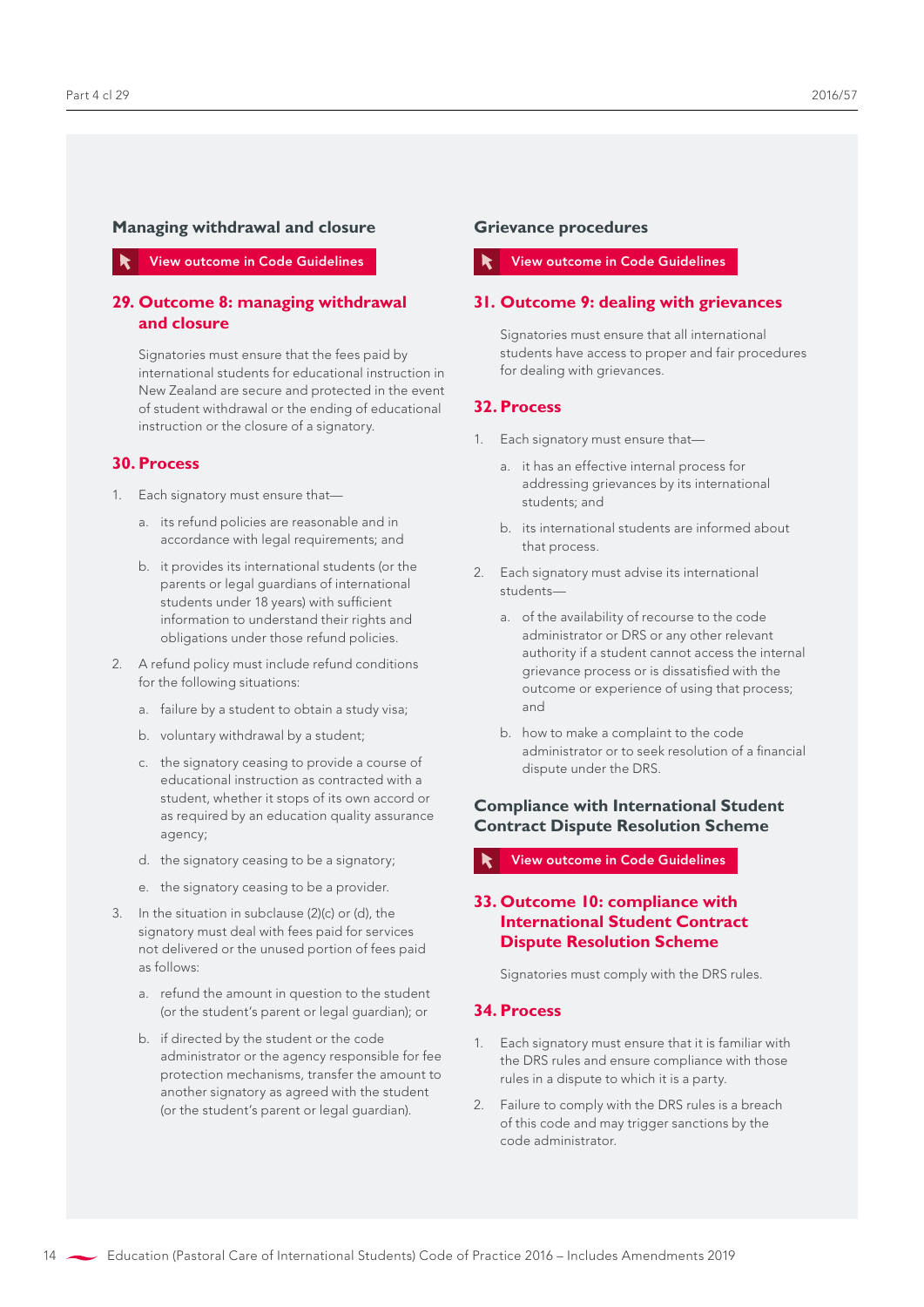## <span id="page-16-0"></span>**PART 5 Breaches of code**

## **35. Reporting breach of code**

- 1. Any person may
	- a. complain to the code administrator that the code has been breached; or
	- b. refer any issue relating to an alleged breach of the code to the administrator.
- 2. The code administrator
	- a. must publish its processes for receiving and dealing with a complaint or referral; and
	- b. may prescribe forms for use in making a complaint or referral.

## **36. Code administrator's response to complaint or referral**

- 1. On receiving a complaint or referral under clause 35, the code administrator must decide whether the complaint or referral appears to involve a breach of the code warranting further investigation.
- 2. If the code administrator decides that further investigation is warranted, it must
	- a. make a record of, and investigate the alleged breach; and
	- b. notify the person who made the complaint or referral of the decision to investigate.
- 3. If the code administrator decides that further investigation is not warranted, it must consider the following options and act accordingly:
	- a. refer the complaint or referral to another agency;
	- b. deal with the complaint or referral informally;
	- c. terminate the complaint or referral.

4. In investigating a complaint or referral, the code administrator may assist the person making the complaint or referral (or refer that person to assistance) if assistance is necessary for facilitating the investigation (for example, assistance to overcome a language barrier).

## **37. Monitoring compliance with code**

- 1. Each signatory must undertake and document self-reviews (at the frequency specified by the code administrator) of its performance against the required outcomes and processes set out in this code.
- 2. The code administrator must monitor each signatory's performance against the required outcomes and processes by scrutinising the signatory's self-review reports and any other information that the code administrator considers appropriate.
- 3. The code administrator may investigate the performance of a signatory if it is concerned that the signatory does not comply, or is at risk of not complying, with this code.
- 4. An investigation
	- a. may be undertaken either on the code administrator's own initiative or as a result of information provided to it, including a complaint or report of a breach of this code; and
	- b. may include (but is not limited to) the following steps by the code administrator, subject to the consent of the signatory to each of these steps:
		- i. making a site visit;
		- ii. inspecting and obtaining relevant documents held by the signatory;
		- iii. interviewing staff and students as appropriate.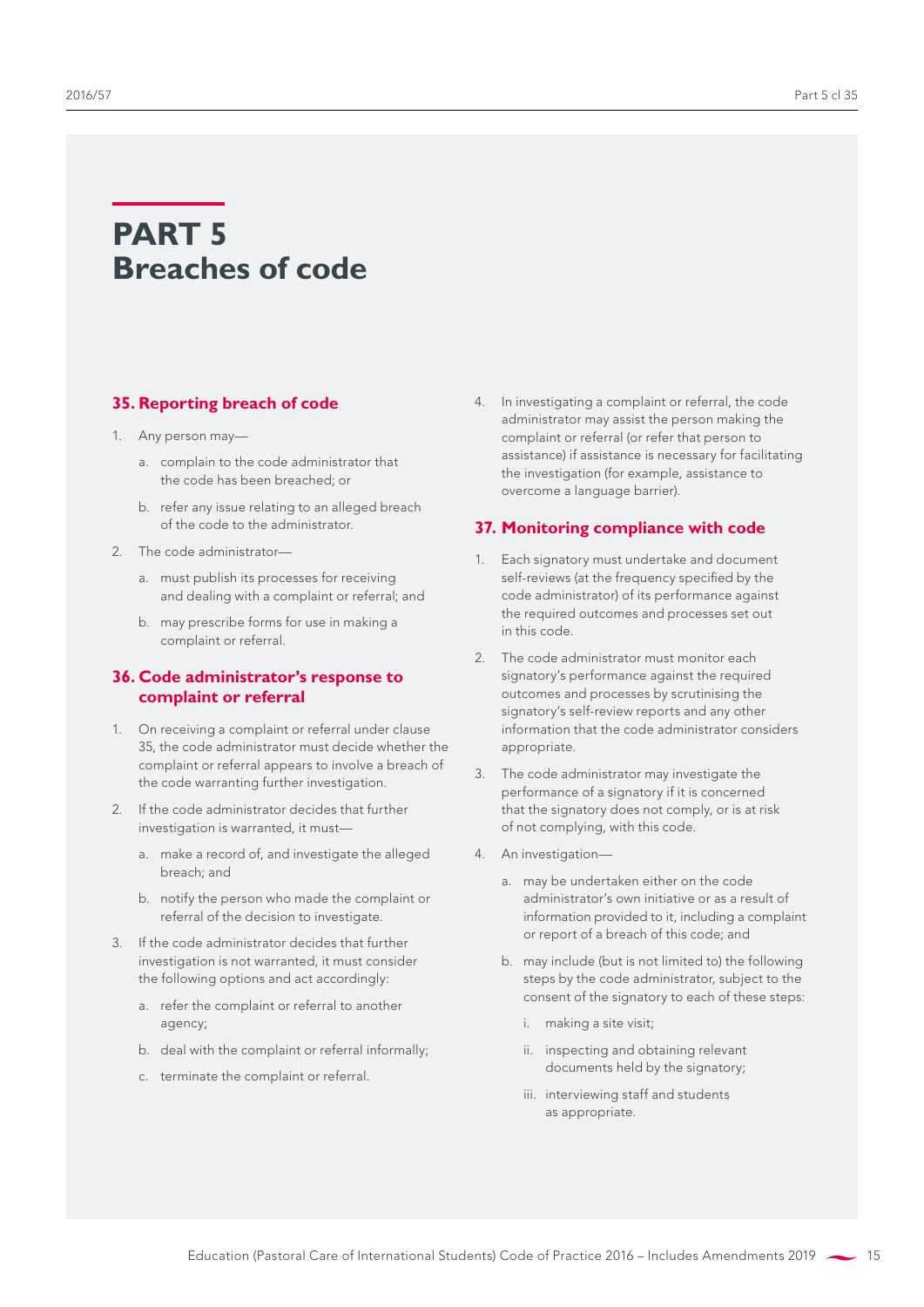- <span id="page-17-0"></span>5. A signatory must comply with reasonable requests by the code administrator in the course of an investigation for access to documents, staff, and students.
- 6. The code administrator may,
	- a. if practicable and appropriate, consult and share information with education quality assurance agencies and relevant government agencies for the purpose of agreeing interventions for the improvement of the code or compliance with it; and
	- b. receive and consider information provided by education quality assurance agencies and relevant government agencies for the same purpose.

## **38. Sanctions for breach of code**

The code administrator may impose a sanction for breach of this code in accordance with section 238G of the Act.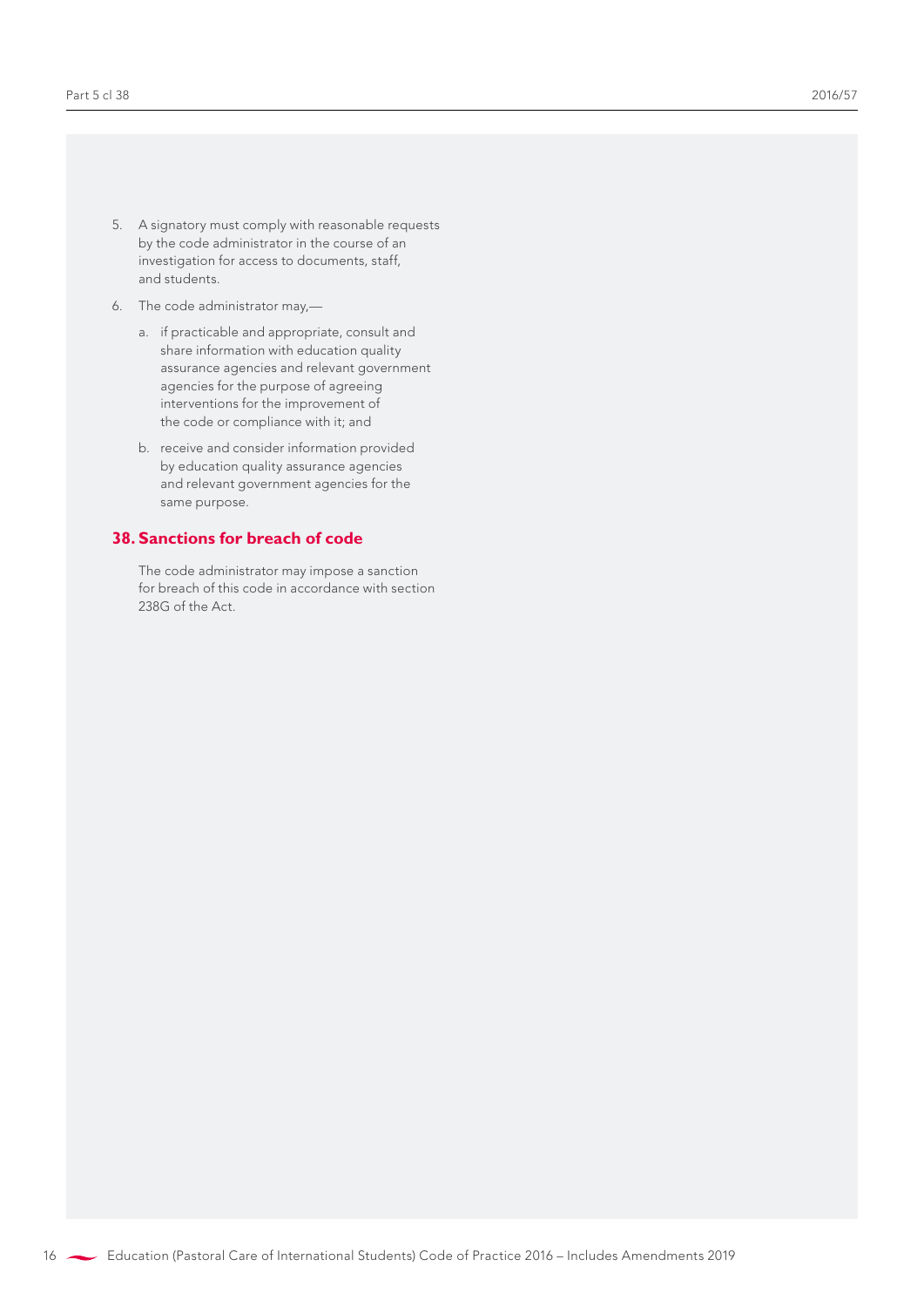## <span id="page-18-0"></span>**PART 6 Code administrator**

#### **39. Reporting and publishing obligations**

- 1. The code administrator must include in its annual report a report on its activities in administering this code.
- 2. If the code administrator in the course of investigation finds any systemic issue related to education quality or a serious breach of this code, the code administrator must report that issue or breach to education quality assurance agencies and any relevant government agency.
- 3. The code administrator may, for the limited purposes set out in subclause (4), disseminate or otherwise publish a summary of the investigation and outcome of a breach of this code, subject to appropriate safeguards and redactions for protection of privacy.
- 4. The purposes referred to in subclause (3) are
	- a. keeping education providers, students, and other educational interest groups informed; and
	- b. demonstrating the process of investigation and decision making under this code.
- 5. The code administrator must take reasonable steps to publicise this code to education providers and to international students.

## **40. Disclosure of conditions and compliance notices**

The code administrator may decide that certain conditions imposed and compliance notices issued under Part 18A of the Act must be disclosed to prospective international students.

Dated at Wellington this 2nd day of March 2016.

Hon Steven Joyce, Minister for Tertiary Education, Skills and Employment.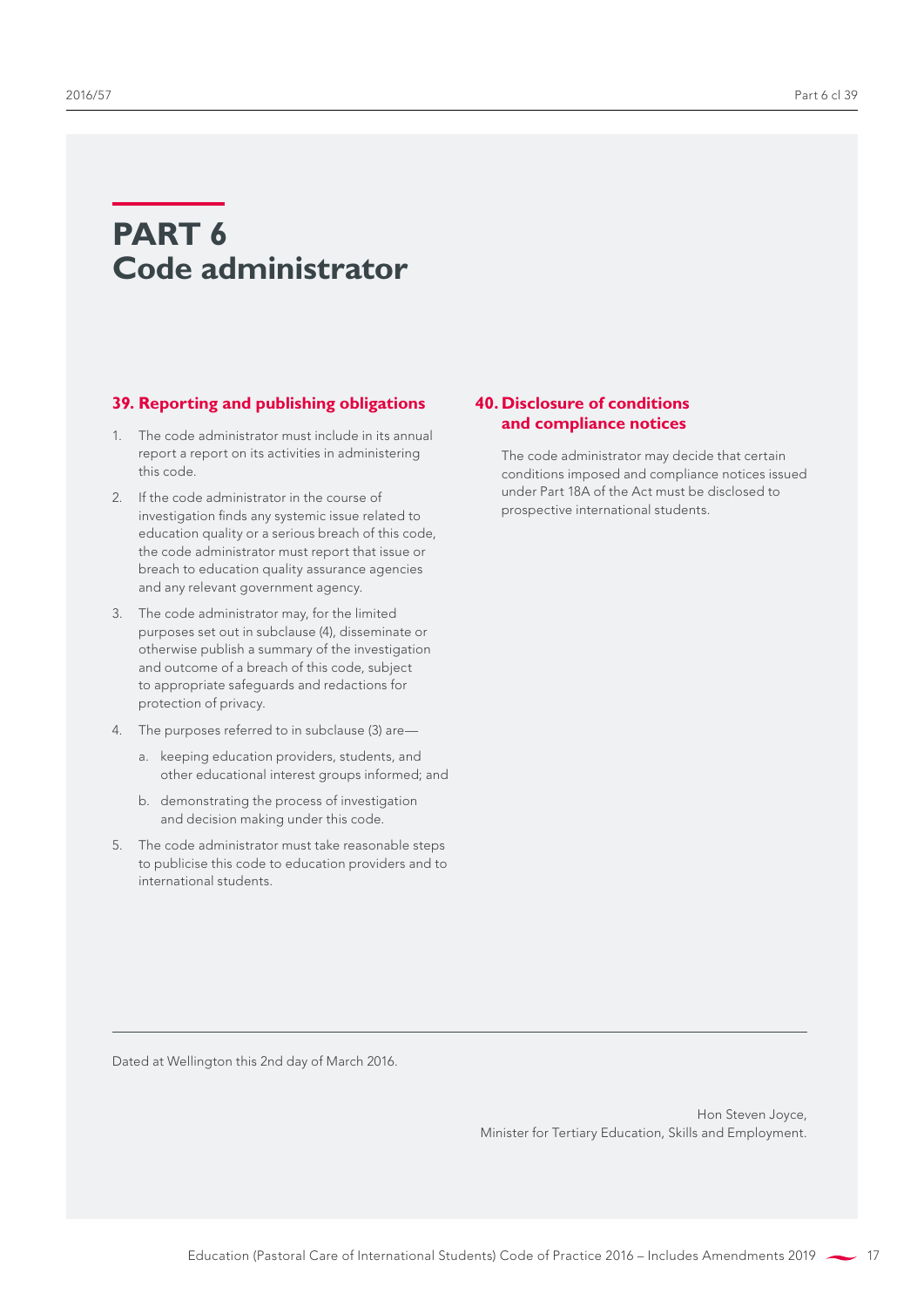## <span id="page-19-0"></span>**SCHEDULE 1 Transitional, savings, and related provisions**

### **Part 1**

**Provision relating to Education (Pastoral Care of International Students) Code of Practice Amendments 2019**

#### 1. Contracts of enrolment executed before commencement

- 1. A contract of enrolment that is executed before the commencement of this clause is treated as complying with the amendments made by the Education (Pastoral Care of International Students) Code of Practice Amendments 2019 in respect of contracts of enrolment until the earlier of
	- a. the end or termination of the contract of enrolment; and
	- b. 31 December 2019.
- 2. Despite subclause (1), on the commencement of this clause, a contract of enrolment that is executed before the commencement of this clause must include the information and terms that meet the requirements in paragraphs (c), (d), and (e) of clause 16B(1), as inserted by the Education (Pastoral Care of International Students) Code of Practice Amendments 2019 (which relate to student conduct and disciplinary action).

Dated at Wellington this 12th day of March 2019.

Hon Chris Hipkins, Minister of Education.

Issued under the authority of the Legislation Act 2012. Date of notification in Gazette: 28 March 2019. This instrument is administered by the Minister of Education.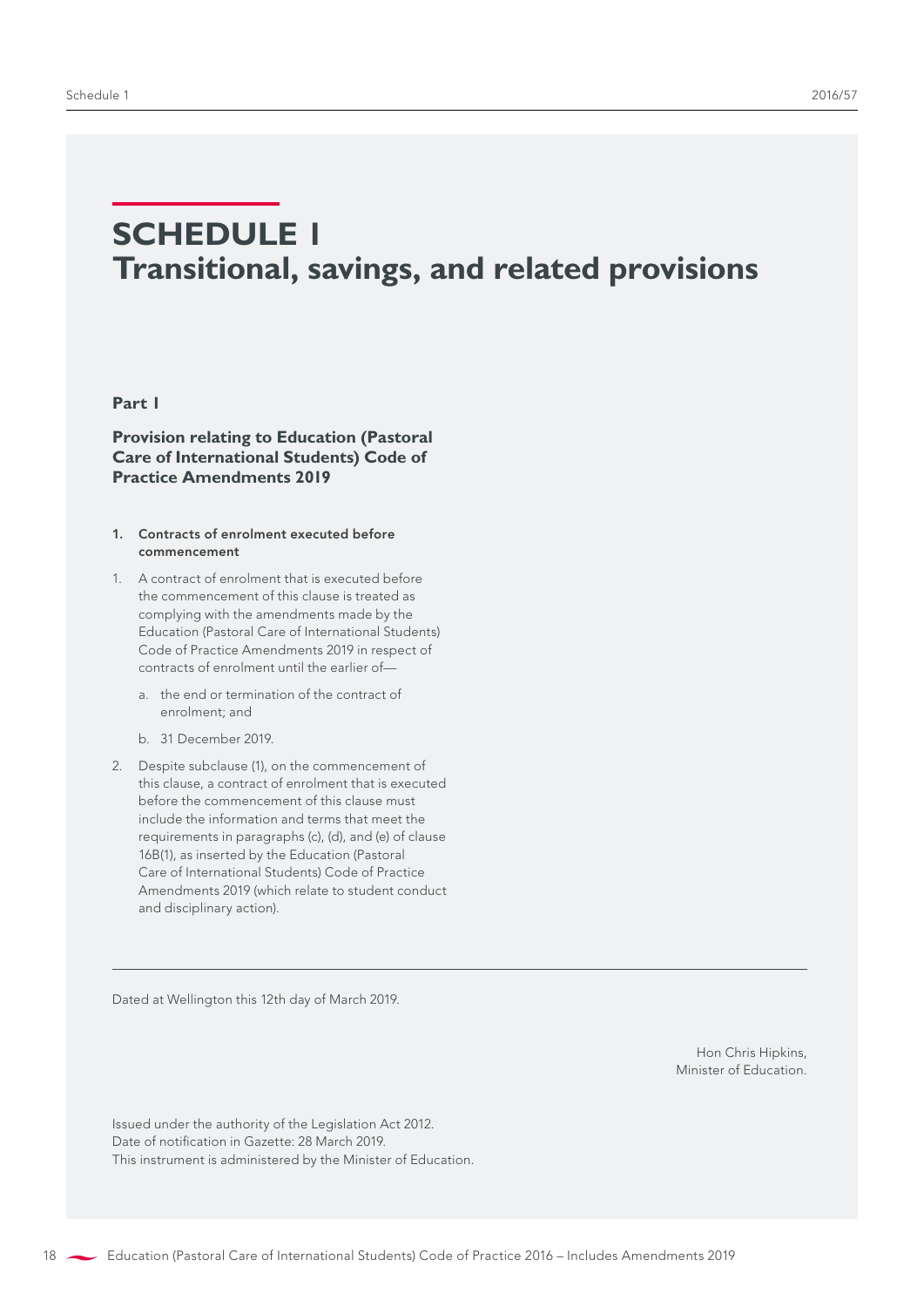Issued under the authority of the Legislation Act 2012. Date of notification in Gazette: 28 March 2019. This code is administered by NZQA.

Wellington, New Zealand: Published under the authority of the New Zealand Government—December 2016

Image courtesy of Brand Lab.